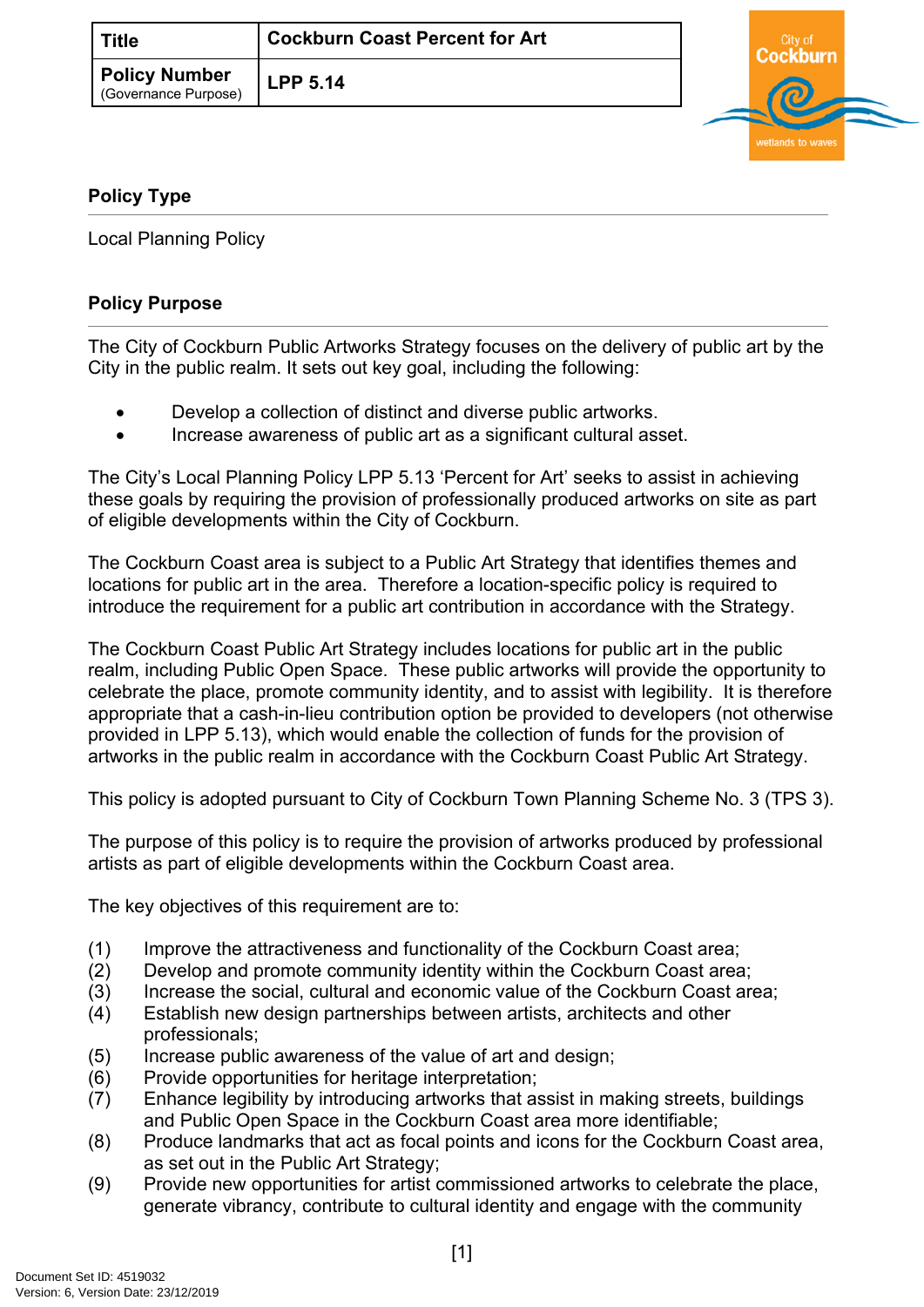| Title                                        | <b>Cockburn Coast Percent for Art</b> |  |  |
|----------------------------------------------|---------------------------------------|--|--|
| <b>Policy Number</b><br>(Governance Purpose) | <b>LPP 5.14</b>                       |  |  |
|                                              |                                       |  |  |

above and beyond the art involved in building design, landscaping and hardscaping elements that would normally be associated with development.

wetlands to wave

## **Policy Statement**

- (1) Requirements
	- 1. All development proposals for commercial (excluding industrial uses), civic, institutional, educational projects or public works (excluding services and utilities) of a value greater than \$1 million (exclusive of GST) are to set aside a minimum of one per cent (1%) of the total project cost (up to a maximum value of \$250,000) for the development of artworks which reflect the themes set out in the Cockburn Coast Public Art Strategy.
	- 2. All development proposals for multiple dwellings of a value greater than \$2 million (exclusive of GST) are to set aside a minimum of one per cent (1%) of the total project cost (up to a maximum value of \$250,000) for the development of artworks which reflect the themes set out in the Cockburn Coast Public Art Strategy.
	- 3. The total project cost means the approximate total cost of the proposed development, as indicated on the Application for Approval to Commence Development.
	- 4. Where this policy applies, the owner/applicant can choose to either:
		- (a) Coordinate an artworks project themselves; or
		- (b) Make a cash-in-lieu contribution to the City, in which case the City will coordinate an artwork project in line with the Cockburn Coast Public Art Strategy.
	- 5. Where the owner/applicant chooses the cash-in-lieu option, the cash-in-lieu is to be:
		- (a) Paid to the City of Cockburn (Cockburn Coast Public Art Fund);
		- (b) Expended on a Public Art project located on public land within the Cockburn Coast area in accordance with the Cockburn Coast Public Art Strategy;
	- 6. Cash-in-lieu funds paid may be accrued for more comprehensive or larger public art projects in line with the Cockburn Coast Public Art Strategy, as determined by the City.
	- 7. Ownership of artworks commissioned under this policy will depend upon the location of the artworks as follows:
		- (a) Where situated on private property, the artwork is owned and maintained by the owner.
		- (b) Where situated on public property, the artwork is owned and maintained by the City, regardless of who coordinated the project.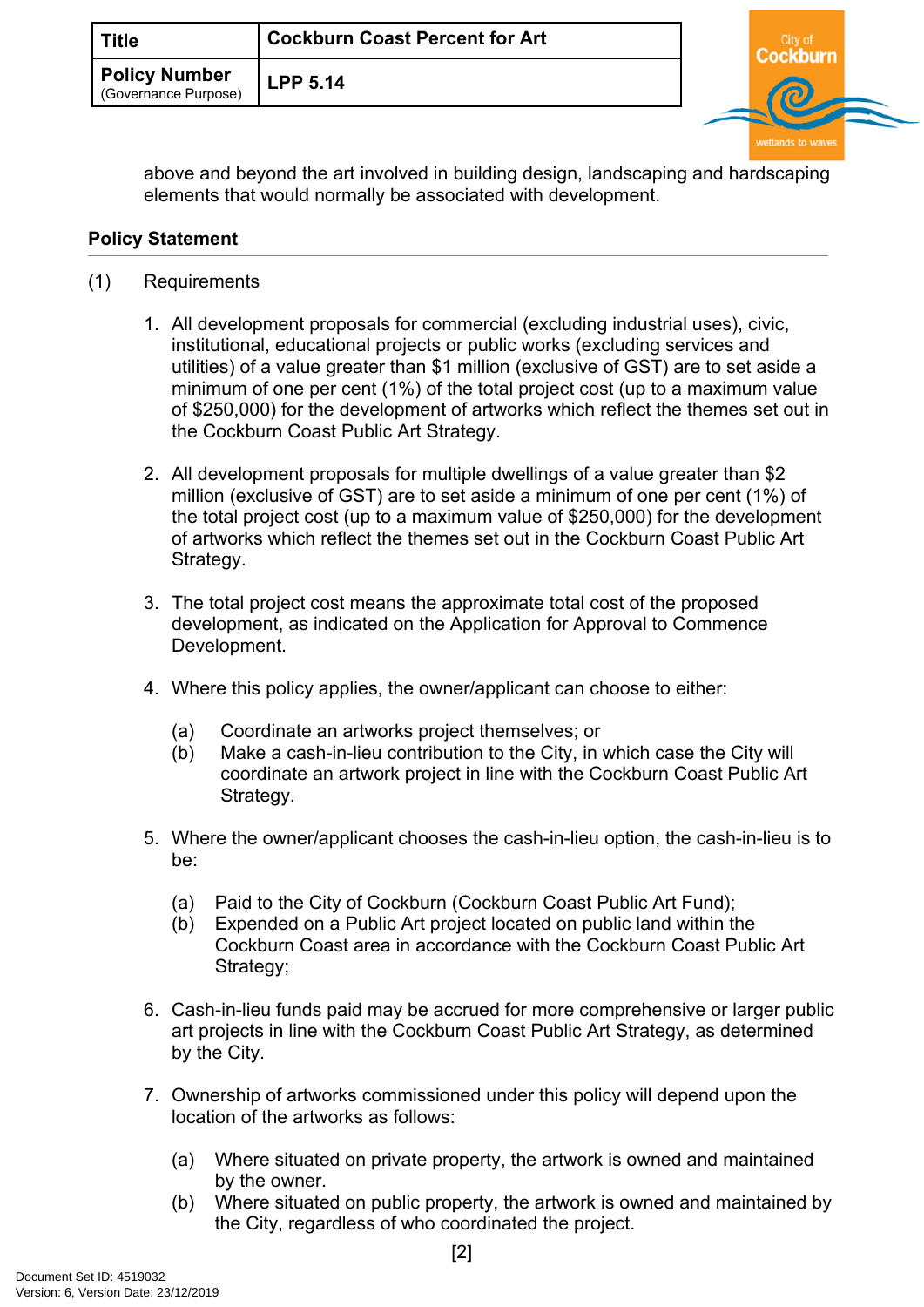| ` Title                                      | <b>Cockburn Coast Percent for Art</b> |  |  |
|----------------------------------------------|---------------------------------------|--|--|
| <b>Policy Number</b><br>(Governance Purpose) | <b>LPP 5.14</b>                       |  |  |
|                                              |                                       |  |  |

- 8. Artworks are to be carried out by a professional artist(s), and for the purposes of this policy a professional artist is defined as:
	- (a) A regular exhibitor of public art work; offering work for sale, or selling work; having been awarded or eligible for a government grant; selected for public exhibition, awards or prizes; having secured work or consultancies on the basis of professional expertise; having had work acquired for public or private collections; being a member of a professional association on the basis of his/her status as a professional artist.
	- (b) Notwithstanding, in certain circumstances it may be appropriate to be more flexible and seek people other than professional artists to carry out artwork commissions. This may apply in instances when young, emerging and indigenous artists or students may be considered appropriate.
- 9. Artworks should be low maintenance, robust, durable, safe and resistant to vandalism.
- 10.Notwithstanding Clause (1) 1-3 and Clause (4), where a development is staged, the proponent may enter into a legal agreement with the City with a view to consolidating their art contribution. Such agreements shall include a completion date for provision of the contribution and must be secured via means acceptable to the City (such as a monetary bond, bank guarantee or caveat on land).
- (2) Location of Artworks
	- 1. Where the owner/applicant chooses to coordinate and provide the artworks, such artworks are to be situated where clearly visible to the general public. This means that artworks are to be clearly visible from the adjacent public street(s), public pathway(s), and/or public open space, and/or other publically accessible spaces where they are deemed by the City to function as public spaces.
	- 2. The City encourages owners/applicants to situate the artworks on private property within the subject land. However, the City may also consider proposals to install artworks on public land where consistent with the Cockburn Coast Public Art Strategy, and as considered appropriate by the City.
- (3) Eligible Artworks
	- 1. Artworks may include:
		- (a) building features and enhancements such as bicycle racks, gates, benches, fountains, playground structures or shade structures which are unique and produced by a professional artist;
		- (b) landscape art enhancements such as walkways, bridges or art features within a garden;
		- (c) murals, tiles, mosaics or bas-relief covering walls, floors and walkways;
		- (d) sculpture which can be freestanding or wall-supported in durable materials suitable for the site;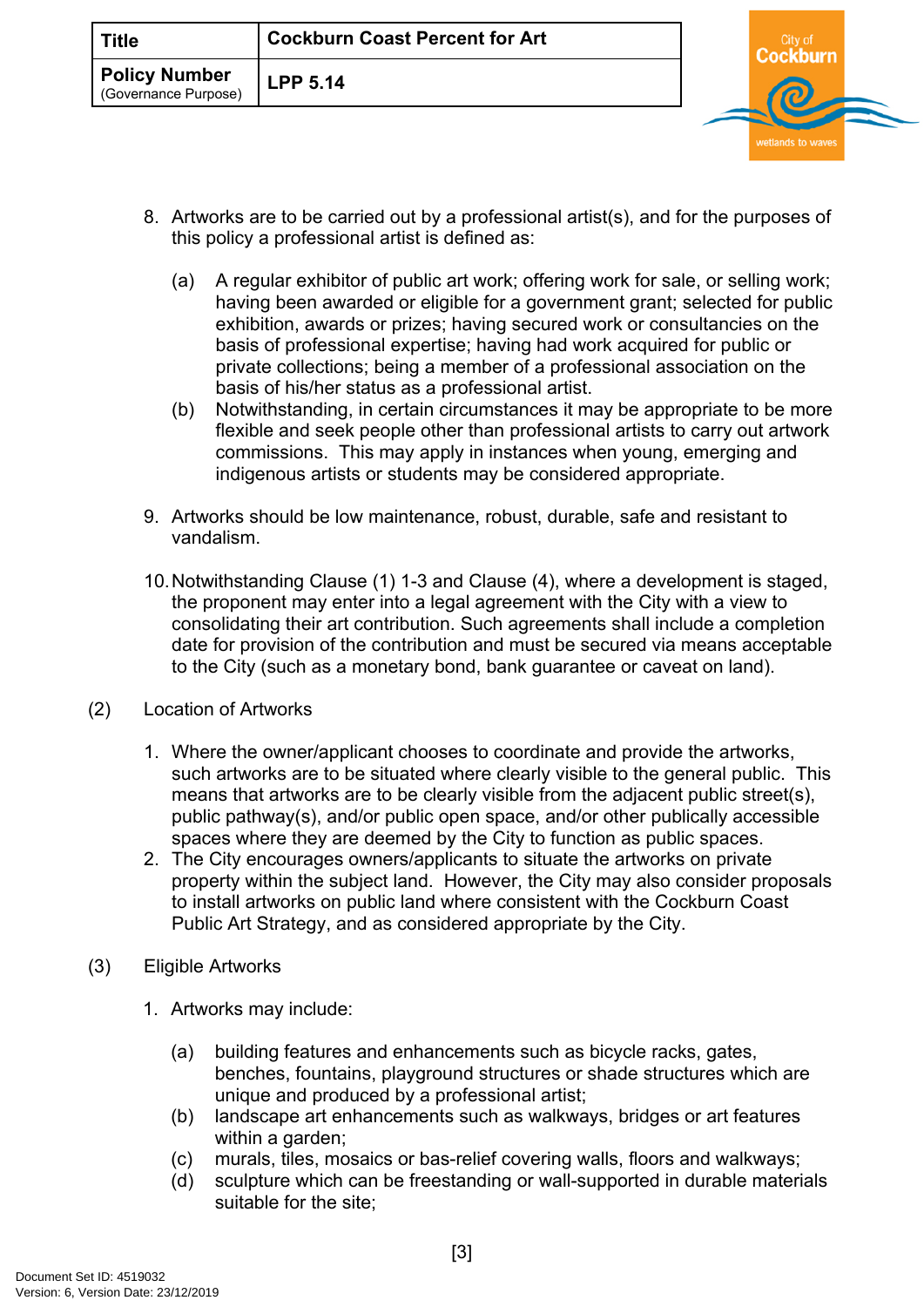| Title                                       | <b>Cockburn Coast Percent for Art</b> |  |  |
|---------------------------------------------|---------------------------------------|--|--|
| <b>Policy Number</b><br>Governance Purpose) | <b>LPP 5.14</b>                       |  |  |
|                                             |                                       |  |  |

- (e) fibreworks, neon or glass art works, photographs, prints and any combination of media including sound, film and video systems.
- 2. Artworks ineligible for consideration include:
	- (a) business logo(s)/Business signage;
	- (b) directional elements such as supergraphics, signage or colour coding;
	- (c) 'art objects' which are mass produced such as fountains, statuary or playground equipment;
	- (d) most art reproductions;
	- (e) landscaping or generic hardscaping elements which would normally be associated with the project;
	- (f) services or utilities necessary to operate or maintain artworks;
	- (g) artwork or architectural features designed by an architect, building designer or town planner.
- (4) Eligible Costs
	- 1. Costs associated with the production of an art project may include:
		- a) professional artist's budget, including artist fees, Request for Proposal, material, assistants' labour costs, insurance, permits, taxes, business and legal expenses, operating costs, and art consultant's fees if these are necessary and reasonable;
		- b) fabrication and installation of artwork;
		- c) c) site preparation;
		- d) structures enabling the artist to display the artwork;
		- e) documentation of the artwork, and
		- f) an acknowledgment plaque identifying the artist, art work and development.
- (5) Approval of Artworks

Artworks provided by the owner/applicant are required to be approved by the City prior to their installation.

(6) Installation of Artworks

Where artworks are provided by the owner/applicant the artwork must be completed and installed prior to the occupation of the new development, and maintained thereafter by the owner(s)/occupier(s).

(7) Acknowledgement of Artwork

The proponent will install a plaque or plate near each artwork, acknowledging the name of the artist, and the name of the person, agency or company who funded the artwork.